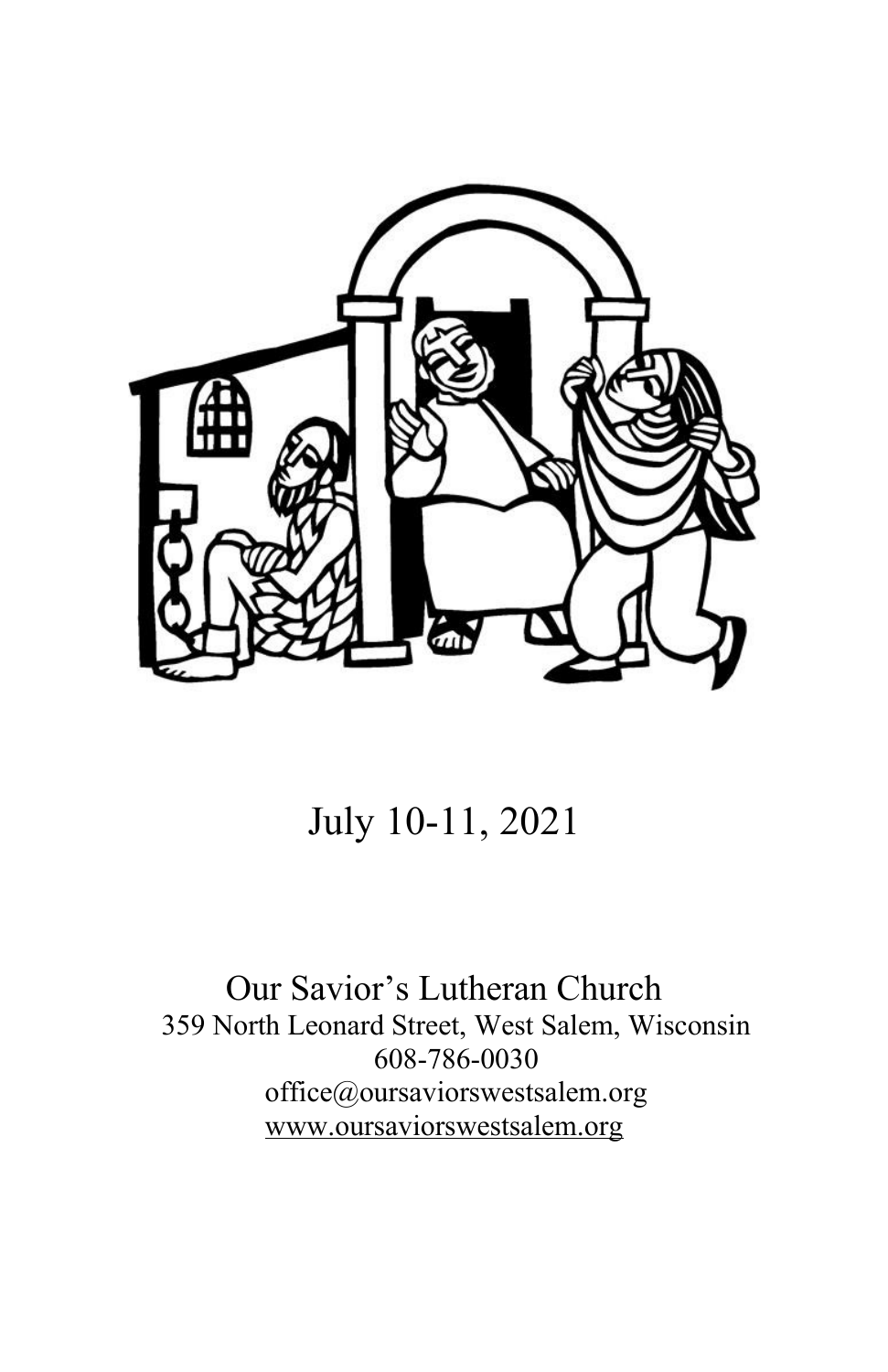# **Welcome**

# **Psalm** 85:8-13

<sup>8</sup>I will listen to what the LORD God is saying; for you speak peace to your faithful people and to those who turn their hearts to you.

 $\rm{P}$ Truly, your salvation is very near to those who fear you, that your glory may dwell in our land.

 $10$ Steadfast love and faithfulness have met together: righteousness and peace have kissed each other.

 $11$ Faithfulness shall spring up from the earth, and righteousness shall look down from heaven.

 $12$ The LORD will indeed grant prosperity, and our land will yield its increase.

<sup>13</sup>Righteousness shall go before the LORD and shall prepare for God a pathway.

# **Confession And Forgiveness**

Blessed be the holy Trinity….

God, our provider,

**help us.**

**It is hard to believe there is enough to share. We question your ways when they differ from the ways of the world in which we live. We turn to our own understanding rather than trusting in you. We take offense at your teachings and your ways. Turn us again to you. Where else can we turn? Share with us the words of eternal life and feed us for life in the world. Amen.**

**Prayer Of The Day**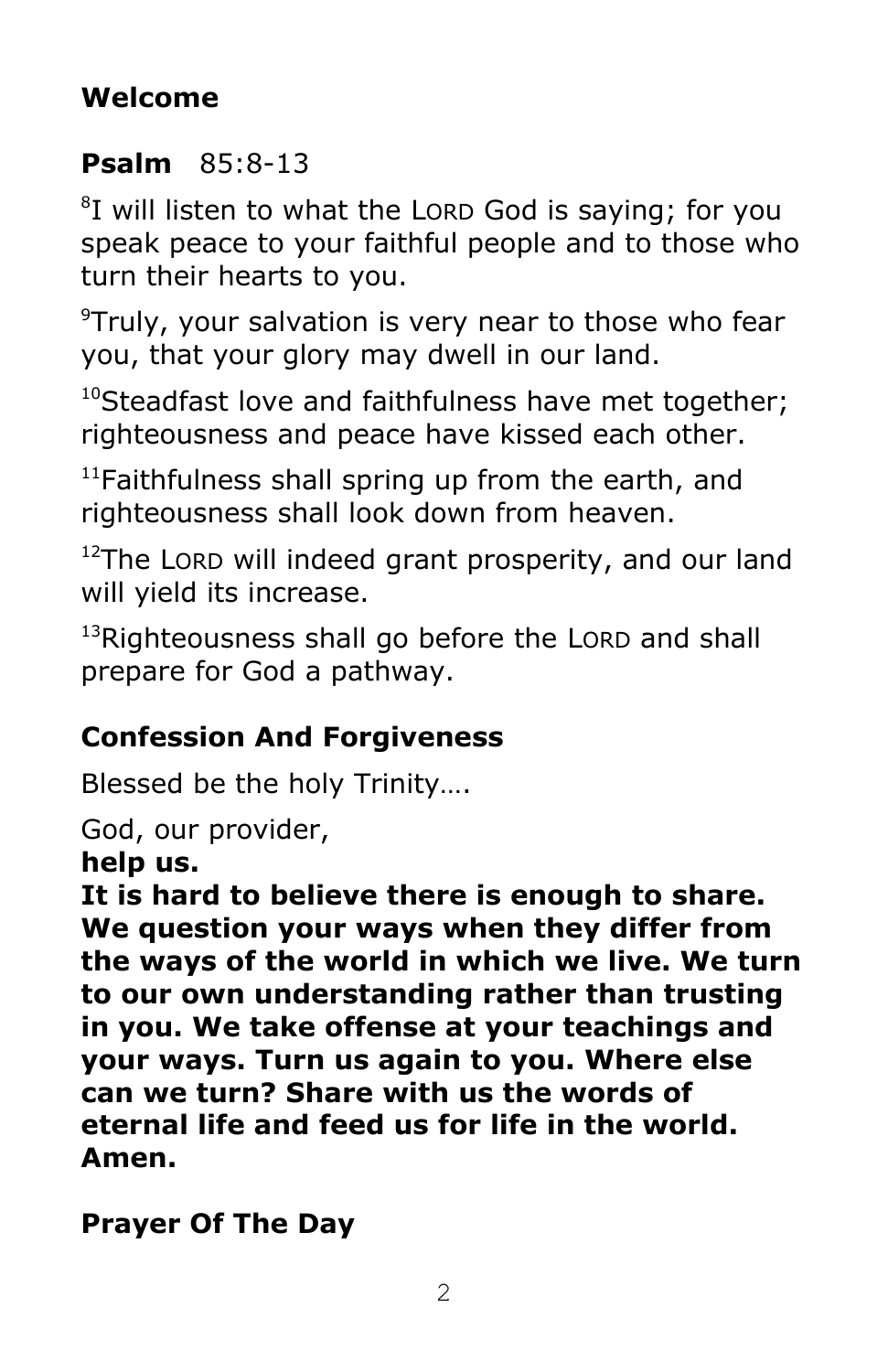### **Gospel** Mark 6:14-29

*As Jesus and his disciples begin to attract attention, Mark recalls the story of John the Baptist's martyrdom. Like John, Jesus and his disciples will also suffer at the hands of those opposed to the gospel of salvation.*

<sup>14</sup>King Herod heard of the disciples' preaching, for Jesus' name had become known. Some were saying, "John the baptizer has been raised from the dead; and for this reason these powers are at work in him."  $15$ But others said, "It is Elijah." And others said, "It is a prophet, like one of the prophets of old."<sup>16</sup>But when Herod heard of it, he said, "John, whom I beheaded, has been raised." <sup>17</sup>For Herod himself had sent men who arrested John, bound him, and put him in prison on account of Herodias, his brother Philip's wife, because Herod had married her. <sup>18</sup>For John had been telling Herod, "It is not lawful for you to have your brother's wife." <sup>19</sup>And Herodias had a grudge against him, and wanted to kill him. But she could not,  $^{20}$ for Herod feared John, knowing that he was a righteous and holy man, and he protected him. When he heard him, he was greatly perplexed; and yet he liked to listen to him.  $21$ But an opportunity came when Herod on his birthday gave a banquet for his courtiers and officers and for the leaders of Galilee. <sup>22</sup>When his daughter Herodias came in and danced, she pleased Herod and his guests; and the king said to the girl, "Ask me for whatever you wish, and I will give it." <sup>23</sup>And he solemnly swore to her, "Whatever you ask me, I will give you, even half of my kingdom." <sup>24</sup>She went out and said to her mother, "What should I ask for?" She replied, "The head of John the baptizer."  $^{25}$ Immediately she rushed back to the king and requested, "I want you to give me at once the head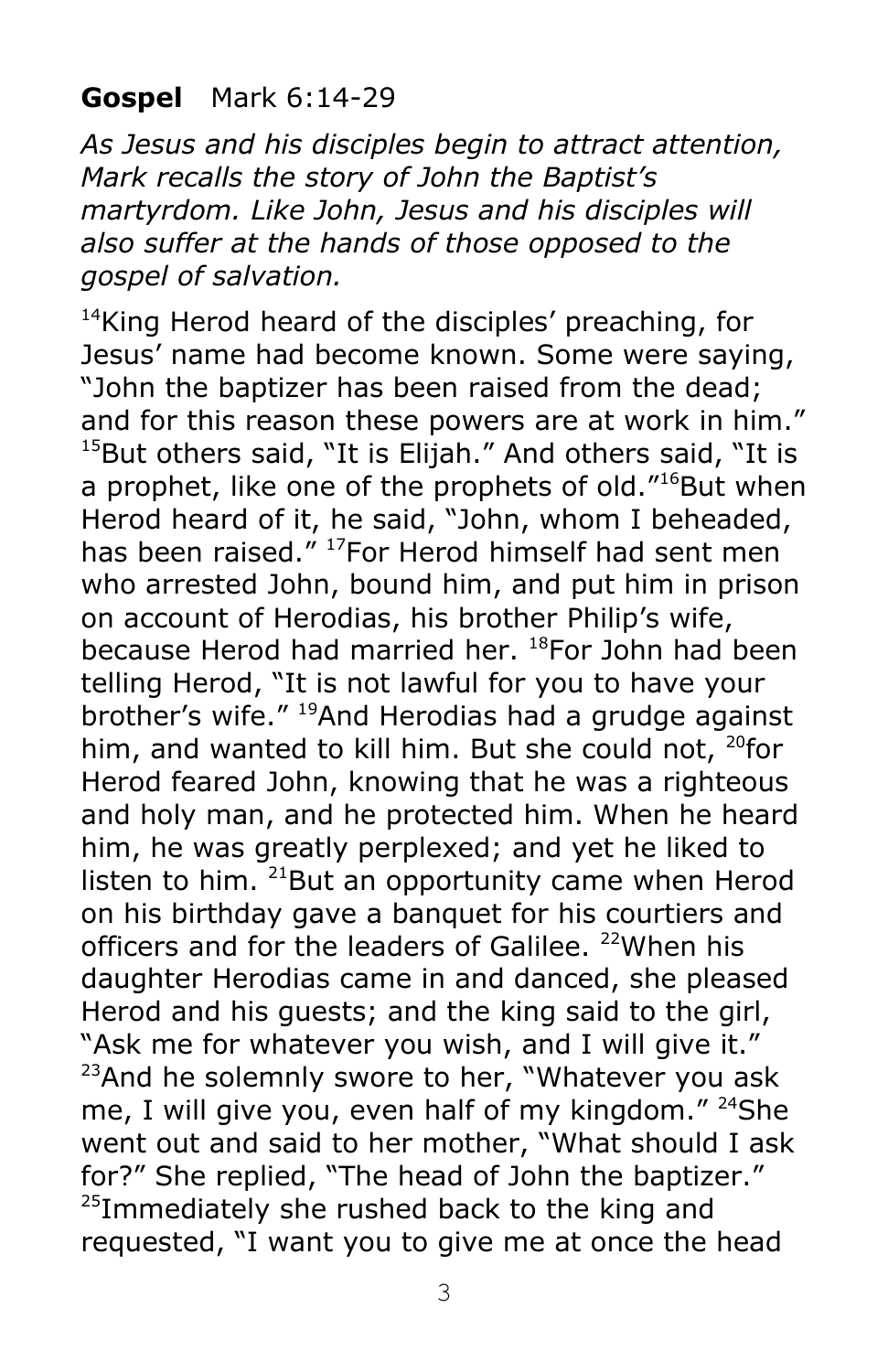of John the Baptist on a platter." <sup>26</sup>The king was deeply grieved; yet out of regard for his oaths and for the guests, he did not want to refuse her.  $^{27}$ Immediately the king sent a soldier of the guard with orders to bring John's head. He went and beheaded him in the prison,  $^{28}$ brought his head on a platter, and gave it to the girl. Then the girl gave it to her mother. <sup>29</sup>When his disciples heard about it, they came and took his body, and laid it in a tomb.

#### **Sermon**



**Hymn** "Listen, God Is Calling"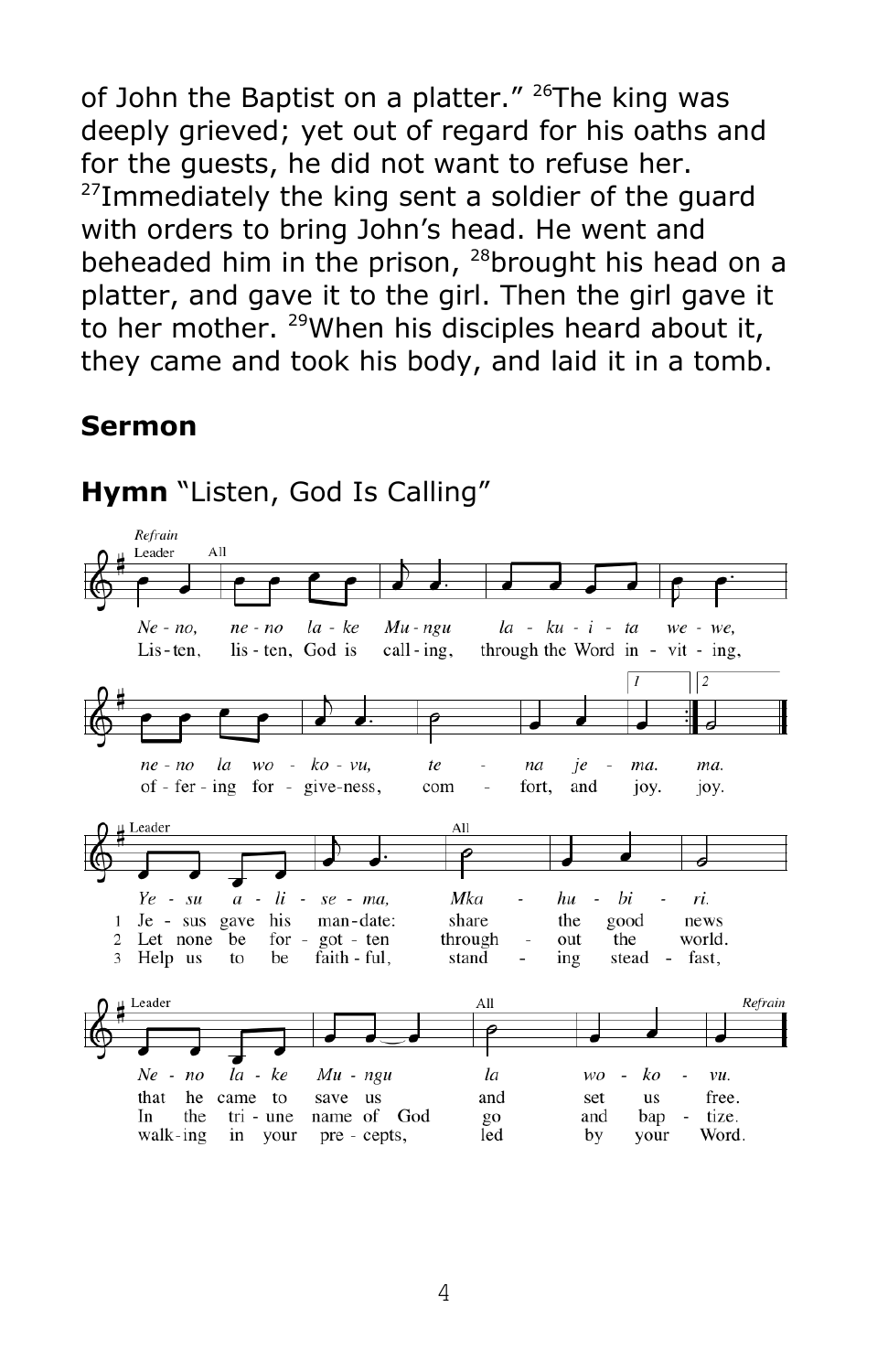## **Apostles Creed**

I believe in God, the Father almighty, creator of heaven and earth.

I believe in Jesus Christ, God's only Son, our Lord, who was conceived by the Holy Spirit, born of the virgin Mary, suffered under Pontius Pilate, was crucified, died, and was buried; he descended to the dead. On the third day he rose again; he ascended into heaven, he is seated at the right hand of the Father, and he will come to judge the living and the dead. I believe in the Holy Spirit, the holy catholic church, the communion of saints, the forgiveness of sins, the resurrection of the body, and the life everlasting. Amen.

## **Prayers**

Pastor: "Lord, in your mercy" Congregation response: "Hear our prayer"

# **Communion Liturgy**

**Lord's Prayer**

# **Invitation To Communion**

# **Post Communion Prayer**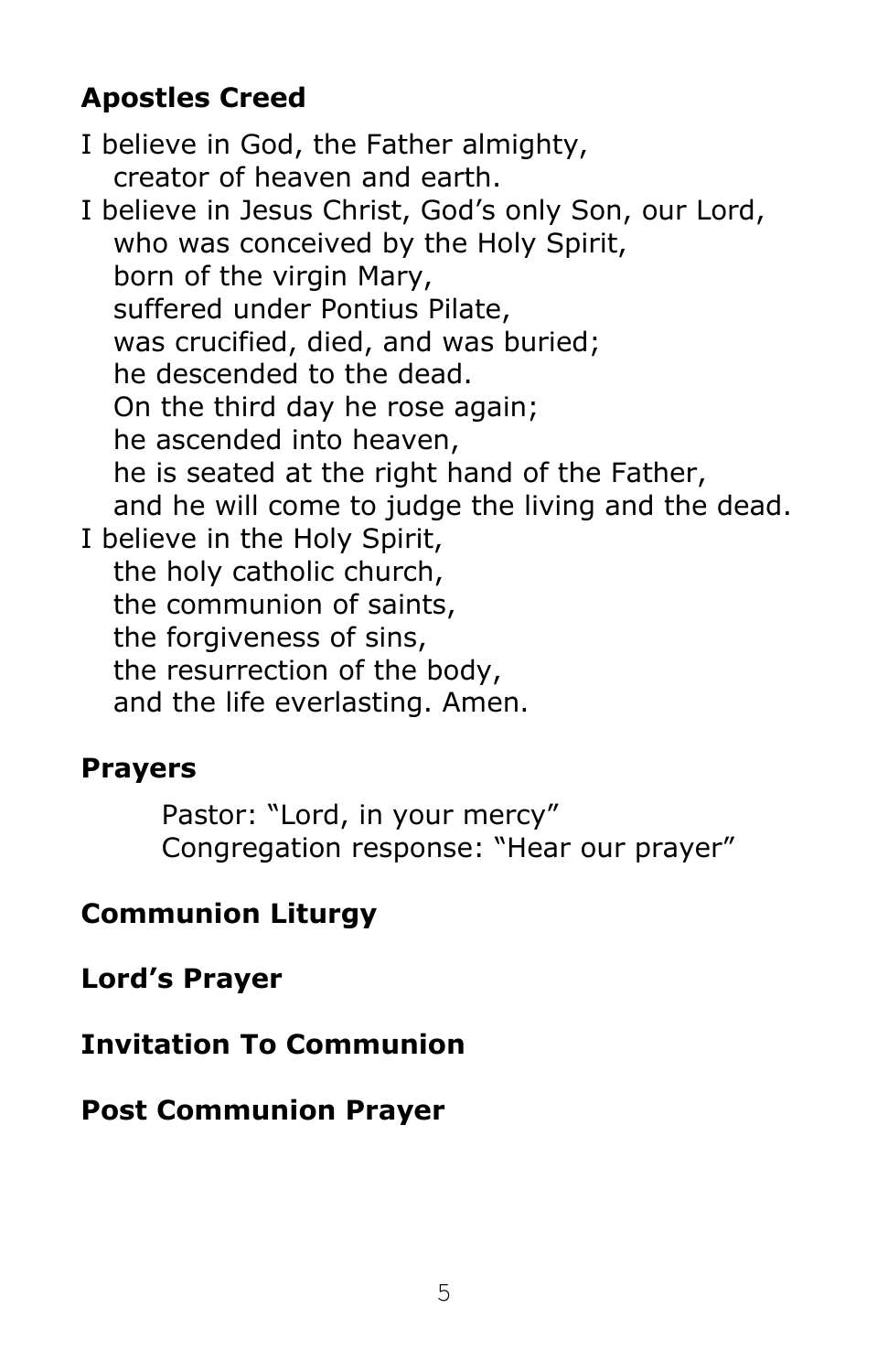#### **Hymn** "God, Who Stretched the Spangled Heavens"



#### **Blessing**

#### **Dismissal**

Go in peace. You are the body of Christ. **Thanks be to God**.